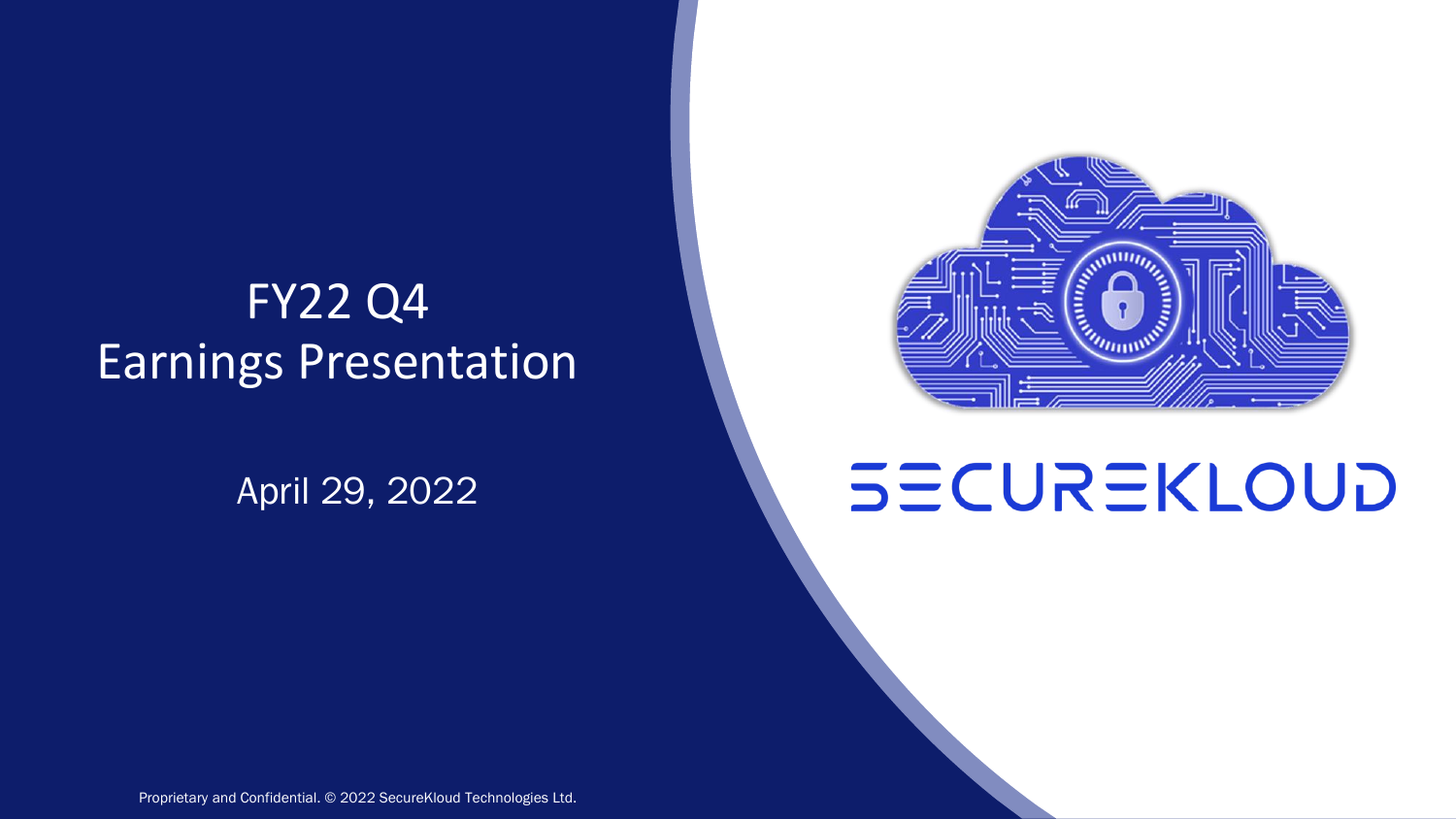## Safe Harbor Notice

This presentation has been prepared by SecureKloud Technologies Ltd. solely to provide information about the Company.

No representation or warranty, express or implied is made as to, and no reliance should be placed on, the fairness, accuracy, completeness or correctness of such information or opinions contained herein. None of the Company nor any of its respective affiliates, advisers or representatives, shall have any liability whatsoever (in negligence or otherwise) for any loss howsoever arising from any use of this presentation or its contents or otherwise arising in connection with this presentation.

The information contained in this presentation is only current as of its date. The Company may alter, modify or otherwise change in any manner the content of this presentation, without obligation to notify any person of such revision or changes. Certain statements made in this presentation may not be based on historical information or facts and may be "forward-looking statements", including those relating to the Company's general business plans and strategy, its future financial condition and growth prospects, and future developments in its industry and its competitive and regulatory environment. Actual results may differ materially from these forward-looking statements due to a number of factors, including future changes or developments in the Company's business, its competitive environment, information technology and political, economic, legal and social conditions in India. Please note that this presentation is based on the publicly available information on SecureKloud Technologies Ltd. including but not limited to Company's website and Annual Reports.

This communication is for general information purposes only, without regard to specific objectives, financial situations and needs of any person. Please note that investments in securities are subject to risks including loss of principal amount. This presentation does not constitute an offer or invitation to purchase or subscribe for any shares in the Company and neither any part of it shall form the basis of or be relied upon in connection with any contract or commitment whatsoever.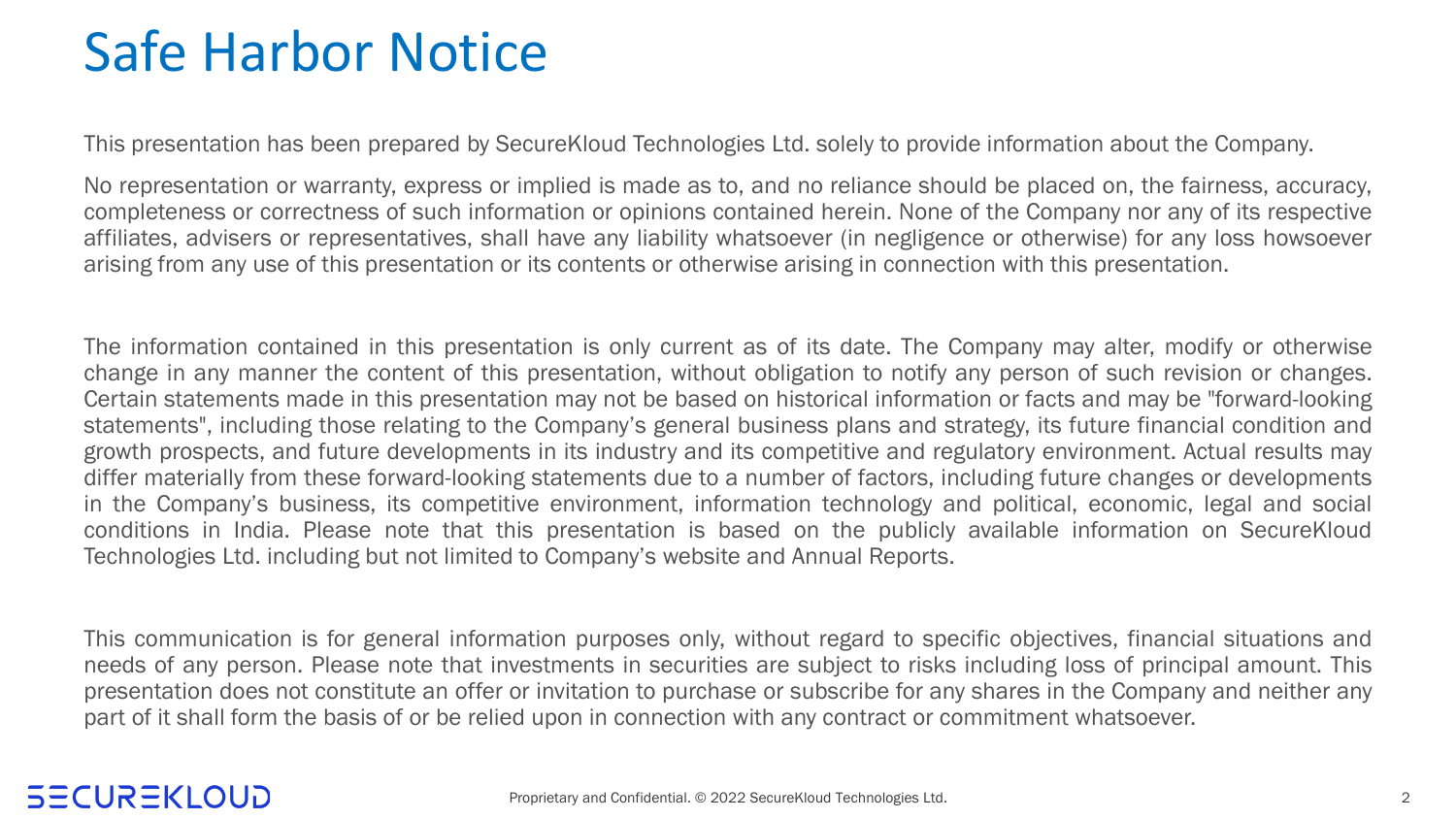

### MESSAGE FROM THE CHAIRMAN & CEO

Healthcare Triangle's HITRUST risk-based certification is testimony to the industry best practices adopted by us for information risk management, compliance and reinforces our commitment on the highest levels of privacy and data security. This achievement places Healthcare Triangle in an elite group of global organizations that have earned this certification.

Suresh Venkatachari, Chairman & CEO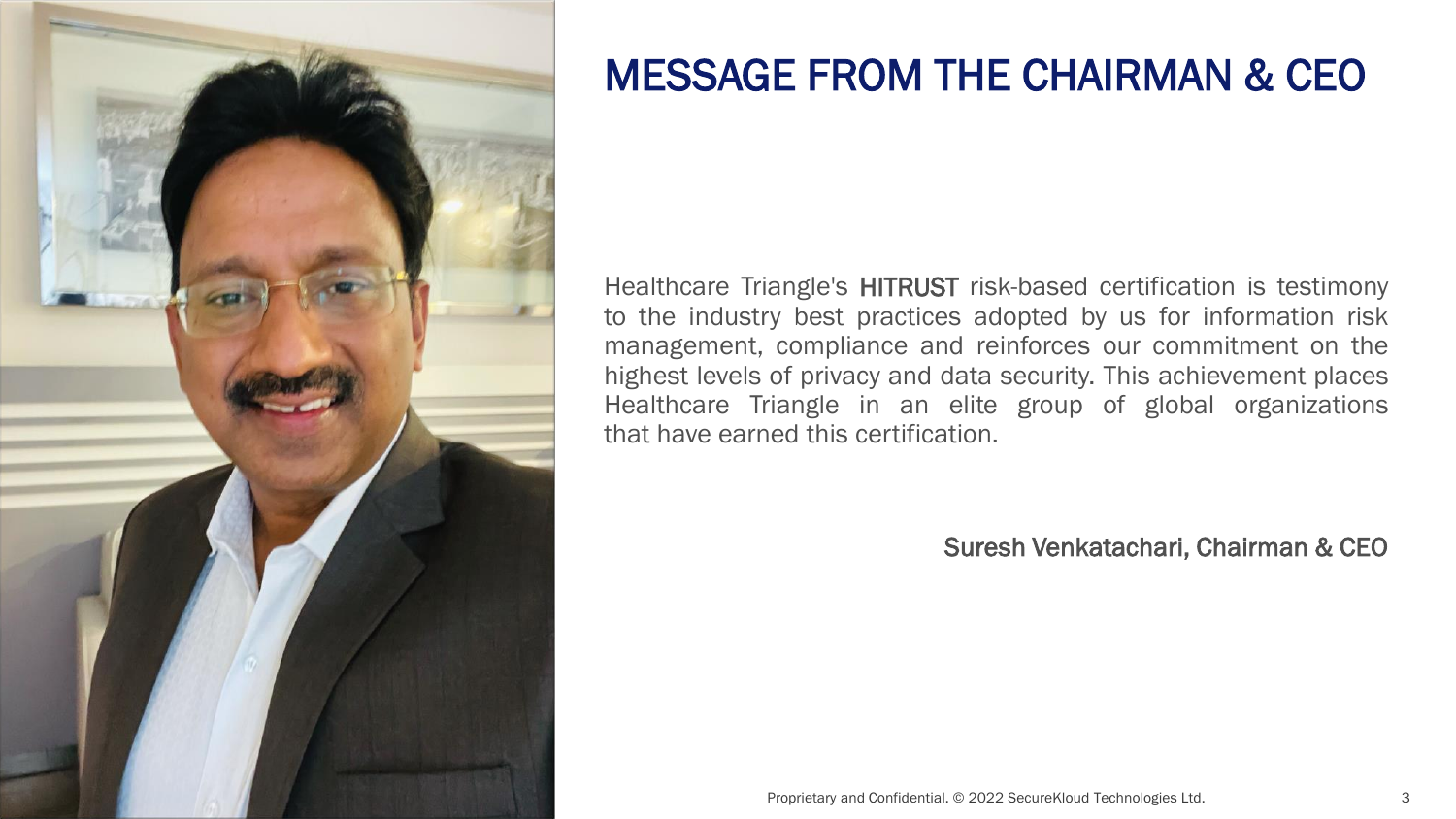## Q4FY 22 BUSINESS HIGHLIGHTS

#### HEALTHCARE AND LIFE SCIENCES

- Added 3 new customer logos
- Signed a multi-year blockchain deal on SaaS with an American multinational pharmaceutical company
- Signed a deal for cloud data backup with one of the largest Georgia-based Medical Centers
- Increased wallet share with two global biotechnology giants
- Onboarded a new client specialized in oncology device manufacturing

#### OTHER VERTICALS

- Signed a multi-year contract with a leading Logistics company to offer cloud managed services
- Added new logo of a leading IP telephony company for asset management and support
- Signed new deal for a blockchain-based social trading platform to support its Cloud Migration and Managed Services
- Renewed Managed services contract with our key customer
- Contract extended with a Fortune 500 electronic manufacturing company to manage their platform and migration for their inflight communications system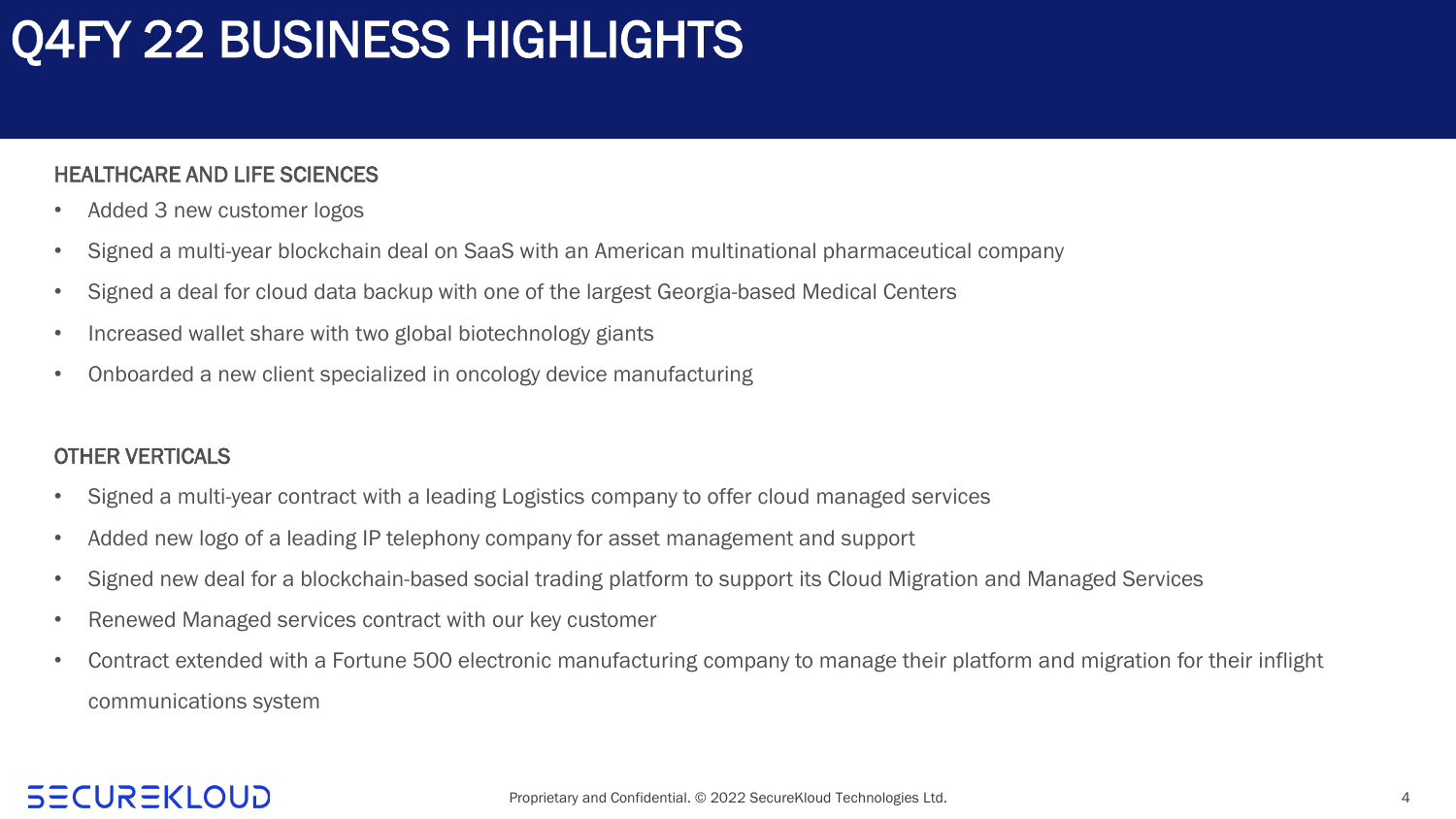## **FINANCIAL HIGHLIGHTS**

#### Q4 FY22

- Revenue of INR 10,651 lakhs for the quarter; growth of 11.5% QoQ and 28% YoY
- HCLS revenue of INR 8,106 lakhs for the quarter, growth of 31.6% QoQ and 41.9% YoY
- R&D spends of INR 930 lakhs for the quarter; decline of 26.5% QoQ and increase of 32.4% YoY
- Back-log of INR 24,729 lakhs as of Mar 2022.

#### FY22

- Revenue of INR 37,940 lakhs for the year; growth of 8.2%
- HCLS revenue of INR 26,584 lakhs for the year; growth of 6.8% YoY. ICT revenue of INR 11,357 lakhs for the year; growth of 11.7% YoY
- R&D spends of INR 5,004 lakhs for the year; growth of 79.81% YoY. Invested in R&D to enable our platforms SaaS ready
- Incurred one-time costs amounting to INR 1,792 lakhs towards IPO and acquisition and INR 728 lakhs towards stock-based compensations
- Invested in sales and marketing to accelerate revenue growth and build sales pipeline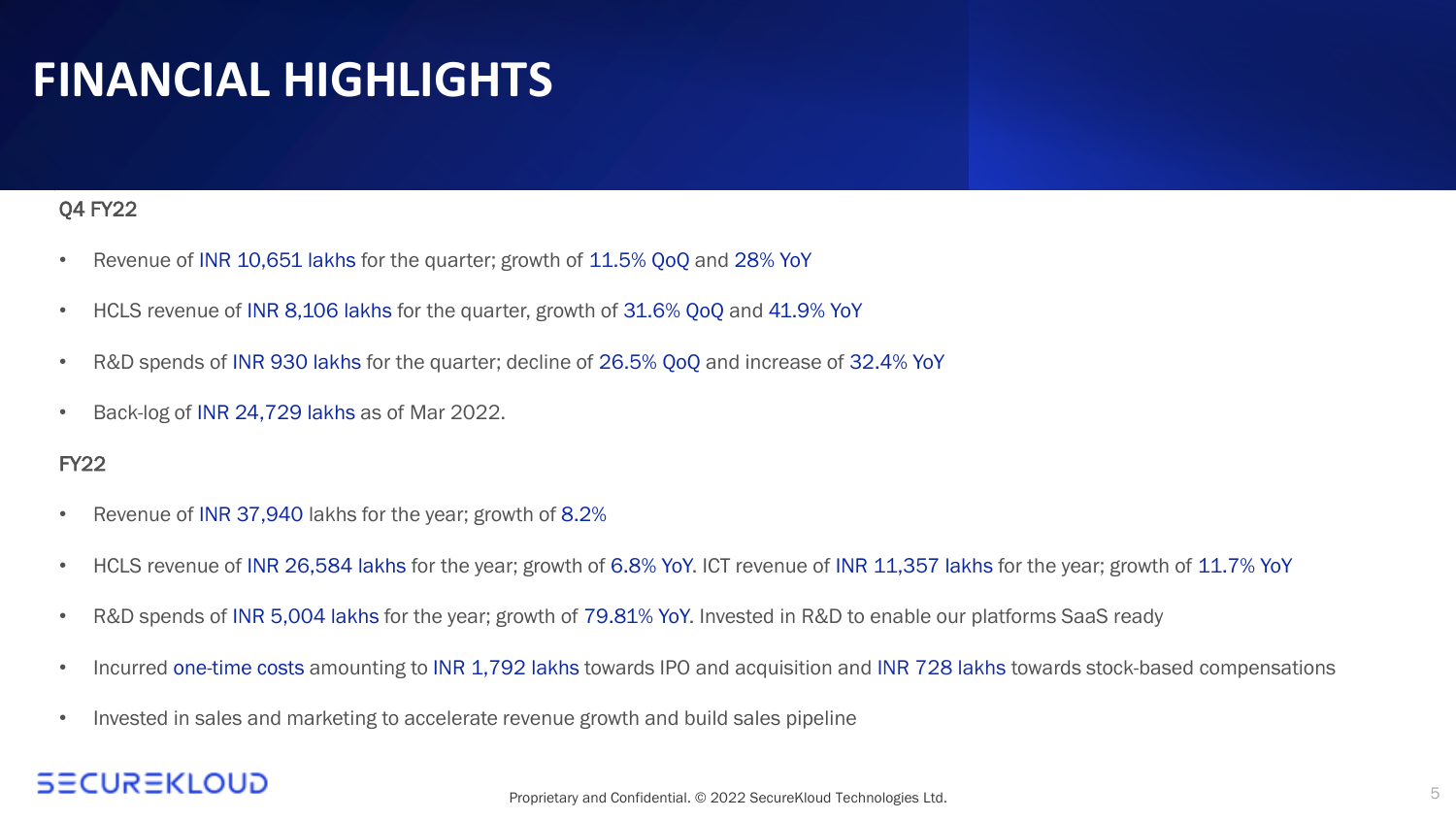## **INCOME STATEMENT** (₹ in lakhs)

|                                            | <b>Q4 FY22</b> | <b>Q3 FY22</b> | <b>Q4 FY21</b> | QoQ    | <b>YoY</b> | <b>FY22</b> | <b>FY21</b> | YoY        |
|--------------------------------------------|----------------|----------------|----------------|--------|------------|-------------|-------------|------------|
| Revenue                                    | 10,651         | 9,549          | 8,293          | 11.5%  | 28.4%      | 37,940      | 35,055      | 8.2%       |
| Cost of sales                              | 8,286          | 7,013          | 5,665          |        |            | 28,406      | 23,060      |            |
| <b>Gross Profit</b>                        | 2,365          | 2,536          | 2,628          | (6.7)% | $(10.0)\%$ | 9,534       | 11,994      | $(20.5)\%$ |
| <b>R&amp;D Expenses</b>                    | 930            | 1,266          | 702            |        |            | 5,004       | 2,783       |            |
| Selling, General & Administration Expenses | 3,530          | 5,036          | 1,609          |        |            | 12,821      | 5,914       |            |
| <b>EBITDA</b>                              | (2,095)        | (3,766)        | 317            |        |            | (8, 291)    | 3,297       |            |
| Depreciation and amortisation              | 590            | 181            | 177            |        |            | 1,141       | 1,850       |            |
| <b>EBIT</b>                                | (2,685)        | (3,946)        | 140            |        |            | (9, 432)    | 1,447       |            |
| <b>PAT</b>                                 | (2,888)        | (4, 178)       | (154)          |        |            | (9,818)     | 112         |            |
| <b>Margins %</b>                           |                |                |                |        |            |             |             |            |
| <b>Gross Profit %</b>                      | 22.2%          | 26.6%          | 31.7%          |        |            | 25.1%       | 34.2%       |            |
| R&D to Revenue %                           | 8.7%           | 13.3%          | 8.5%           |        |            | 13.2%       | 7.9%        |            |
| <b>EBITDA %</b>                            | $(19.7)\%$     | $(39.4)\%$     | 3.8%           |        |            | $(21.9)\%$  | 9.4%        |            |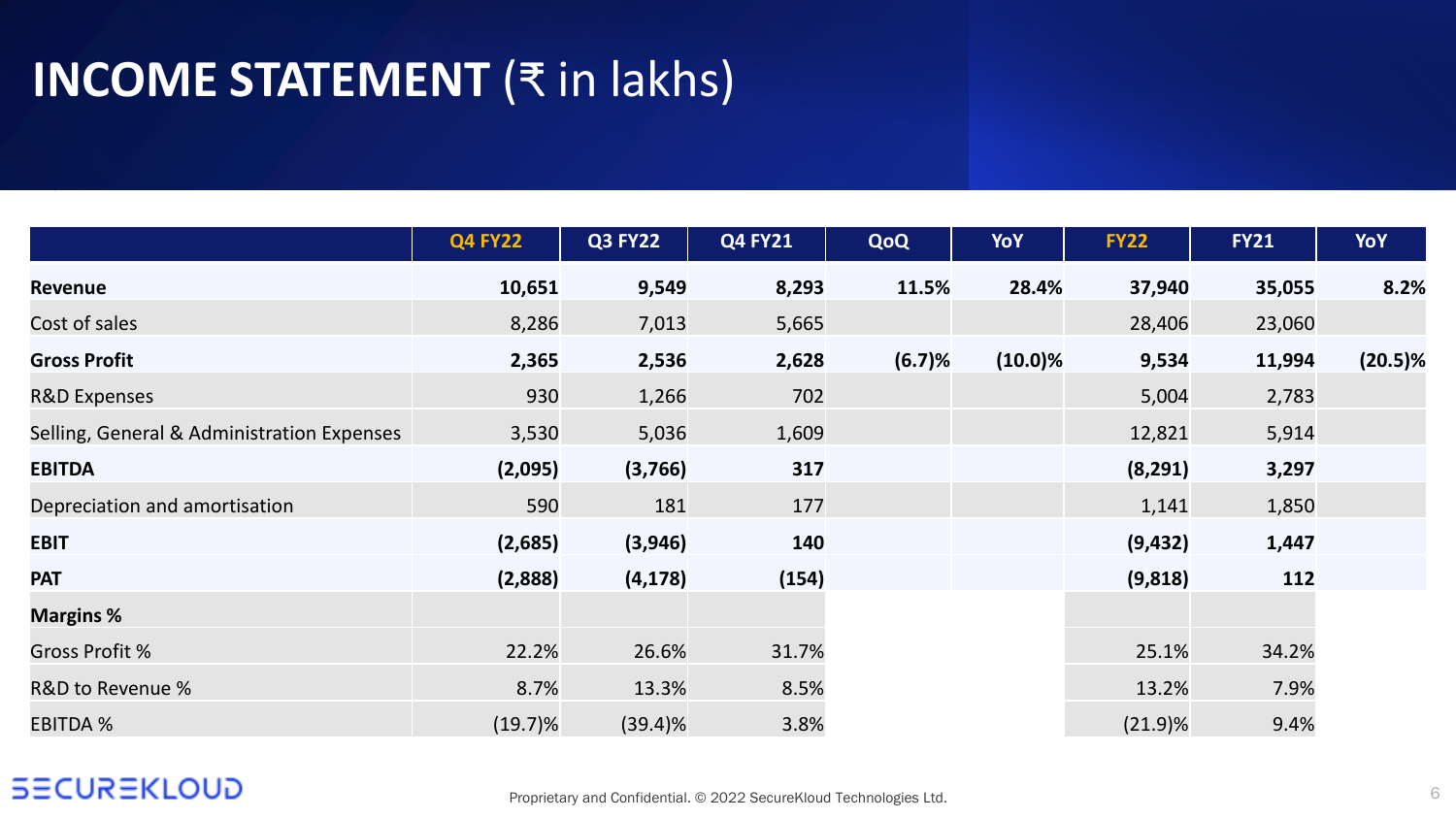## **BALANCE SHEET** (₹ in lakhs)

|                                                       | <b>FY22</b> | <b>FY21</b> |
|-------------------------------------------------------|-------------|-------------|
| <b>Assets</b>                                         |             |             |
| Property, plant and equipment and Right-of-use assets | 893         | 224         |
| Other intangible assets and goodwill                  | 20,391      | 15,722      |
| <b>Trade receivables</b>                              | 6,682       | 5,515       |
| Cash and cash equivalents                             | 1,576       | 3,448       |
| Other financial assets                                | 961         | 1,034       |
| Other current and non-current assets                  | 748         | 824         |
| <b>Total Assets</b>                                   | 31,251      | 26,767      |
| <b>Equity and liabilities</b>                         |             |             |
| Equity attributable to owners of the company          | 5,139       | 3,689       |
| Non Controlling Interest                              | 5,591       | 408         |
| <b>Borrowings</b>                                     | 10,552      | 13,812      |
| Other financial liabilities                           | 5,650       | 2,660       |
| Trade payables                                        | 3,800       | 3,697       |
| Non-current and current liabilities and provisions    | 519         | 2,501       |
| <b>Total liabilities</b>                              | 31,251      | 26,767      |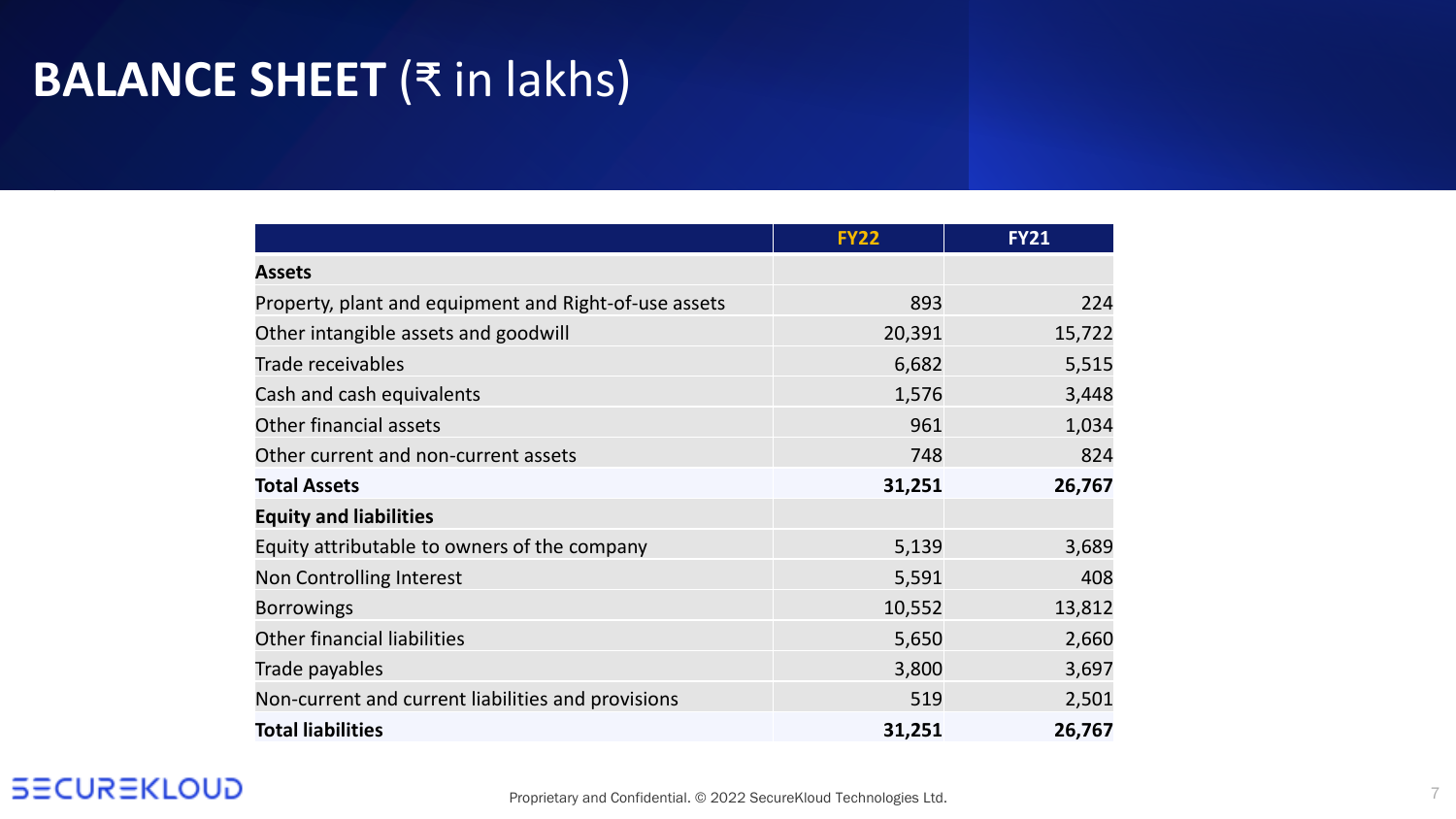## **CASHFLOW STATEMENT** (₹ in lakhs)

|                                                                    | <b>FY22</b> | <b>FY21</b> |
|--------------------------------------------------------------------|-------------|-------------|
| Cash flow from operating activities                                | (6,806)     | 529         |
| Cash flow from investing activities                                | (3, 715)    | (22)        |
| Cash flow from financing activities                                | 7,265       | 1,979       |
| Net Increase/ (Decrease) in Cash and Cash Equivalents              | (3, 130)    | 2,655       |
| Cash and cash equivalents at the beginning of the year             | 3,448       | 793         |
| Cash and cash equivalents taken over on acquisition of controlling |             |             |
| interest in DevCool Inc                                            | 1,258       |             |
| Cash and cash equivalents at the end of the year                   | 1,576       | 3,448       |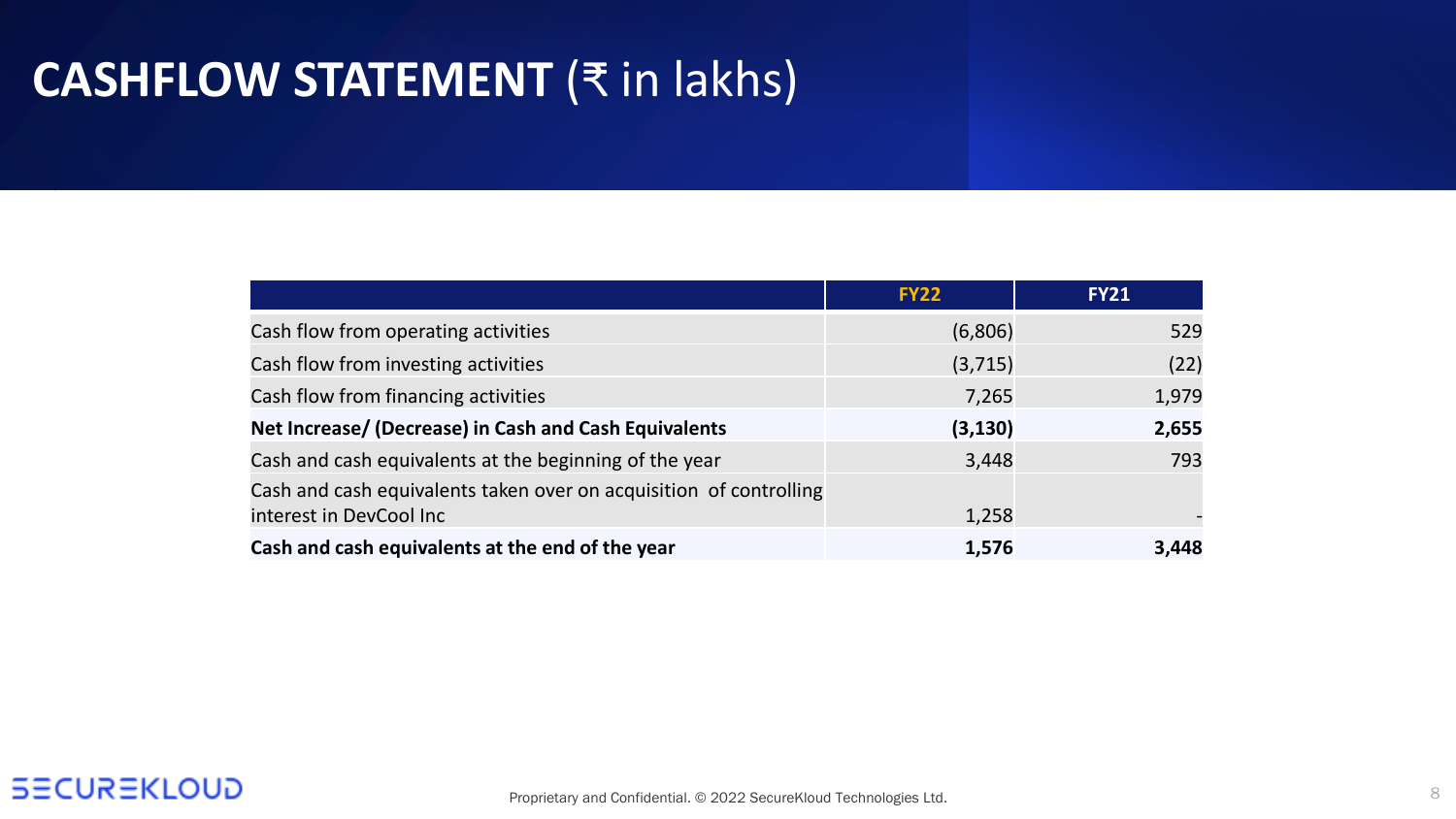

#### REVENUE BY VERTICAL

|             | <b>Q4 FY22</b> | <b>Q3 FY22</b> | <b>Q4 FY21</b> | <b>QoQ Growth</b> | <b>YoY Growth</b> | <b>FY22</b> | <b>FY21</b> | YoY Growth |
|-------------|----------------|----------------|----------------|-------------------|-------------------|-------------|-------------|------------|
| <b>HCLS</b> | 76.1%          | 64.5%          | 68.8%          | 31.6%             | 41.9%             | 70.1%       | 71.0%       | 6.8%       |
| <b>ICT</b>  | 23.9%          | 35.5%          | 31.2%          | $(24.9)\%$        | (1.7)%            | 29.9%       | 29.0%       | 11.7%      |

#### REVENUE MIX

|               | <b>Q4 FY22</b> | Q3 FY22 | Q4 FY21 | <b>QoQ Growth</b> | <b>YoY Growth</b> | <b>FY22</b> | <b>FY21</b> | <b>YoY Growth</b> |
|---------------|----------------|---------|---------|-------------------|-------------------|-------------|-------------|-------------------|
| Recurring     | 41.3%          | 40.5%   | 35.2%   | 14.3%             | 51.4%             | 39.6%       | 34.1%       | 18.4%             |
| Non-Recurring | 58.7%          | 59.5%   | 64.8%   | 10.6%             | 16.8%             | 60.5%       | 65.9%       | (6.5)%            |

#### REVENUE MIX BY SERVICE LINE

|                                 | <b>Q4 FY22</b> | <b>Q3 FY22</b> | <b>Q4 FY21</b> |
|---------------------------------|----------------|----------------|----------------|
| <b>Software Services</b>        | 70%            | 73%            | 68%            |
| <b>Managed Support Services</b> | 27%            | 24%            | 30%            |
| <b>Platform Services</b>        | 3%             | 3%             | 2%             |
| <b>Total</b>                    | 100%           | 100%           | 100%           |

### **SECUREKLOUD**

Proprietary and Confidential. © 2022 SecureKloud Technologies Ltd.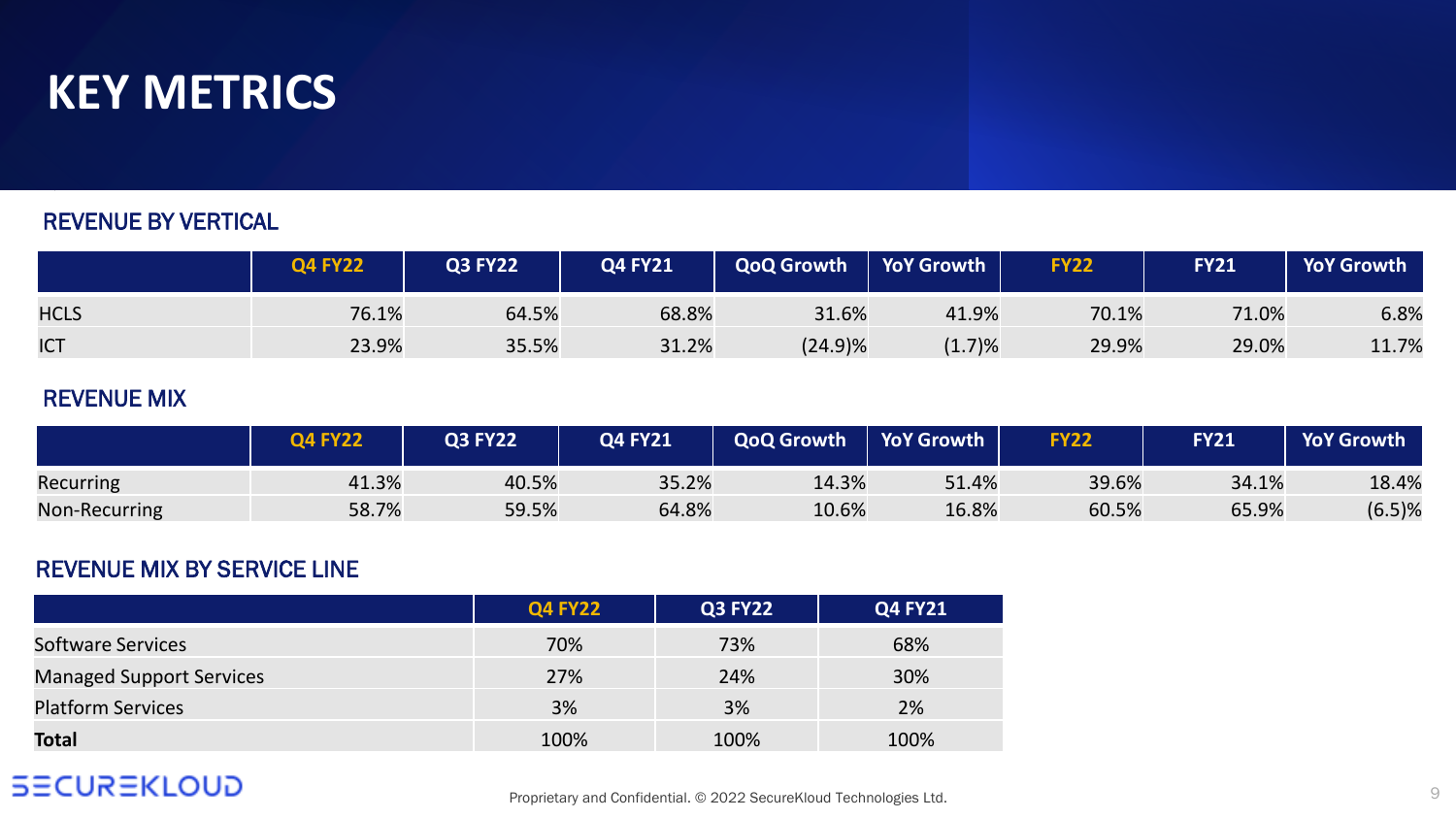

#### CLIENT CONTRIBUTION TO REVENUE

|                  | <b>Q4 FY22</b> | <b>Q3 FY22</b> | <b>Q4 FY21</b> |
|------------------|----------------|----------------|----------------|
| Top 10 customers | 70.6%          | 67.8%          | 74.0%          |
| Top 20 customers | 79.9%          | 76.7%          | 85.3%          |

#### EMPLOYEE DETAILS

|                       | <b>Q4 FY22</b> | <b>Q3 FY22</b> | <b>Q4 FY21</b> |
|-----------------------|----------------|----------------|----------------|
| Software Professional | 670            | 615            | 447            |
| <b>S&amp;M</b>        | 63             | 60             | 51             |
| G&A                   | 66             | 64             | 54             |
| <b>Total</b>          | 799            | 739            | 552            |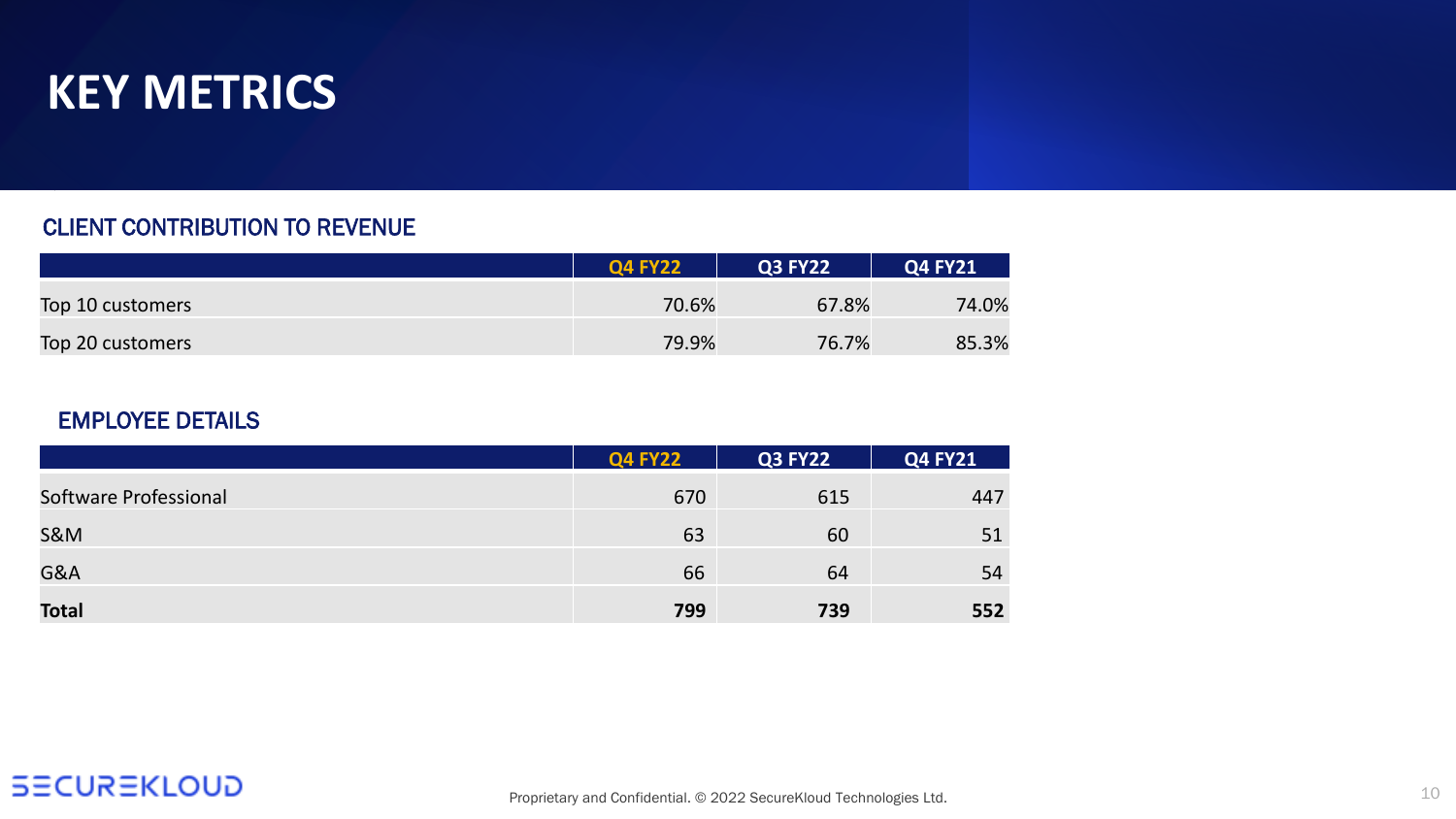### **KEY METRICS**

#### NET DEBT POSITION

|                                     |                          |                          | $(\bar{\bar{\mathbf{x}}}$ in lakhs) |
|-------------------------------------|--------------------------|--------------------------|-------------------------------------|
|                                     | <b>Q4 FY22</b>           | <b>Q3 FY22</b>           | <b>Q4 FY21</b>                      |
| Term loans and working capital loan | 6,582                    | 5,542                    | 5,600                               |
| <b>Promoters</b>                    | 4,129                    | 4,512                    | 5,239                               |
| Convertible - Note                  | $\overline{\phantom{a}}$ | $\overline{\phantom{a}}$ | 3,109                               |
| <b>Gross Debt</b>                   | 10,711                   | 10,054                   | 13,947                              |
| Cash in Hand                        | 1,576                    | 1,653                    | 3,448                               |
| <b>Net Debt</b>                     | 9,135                    | 8,401                    | 10,500                              |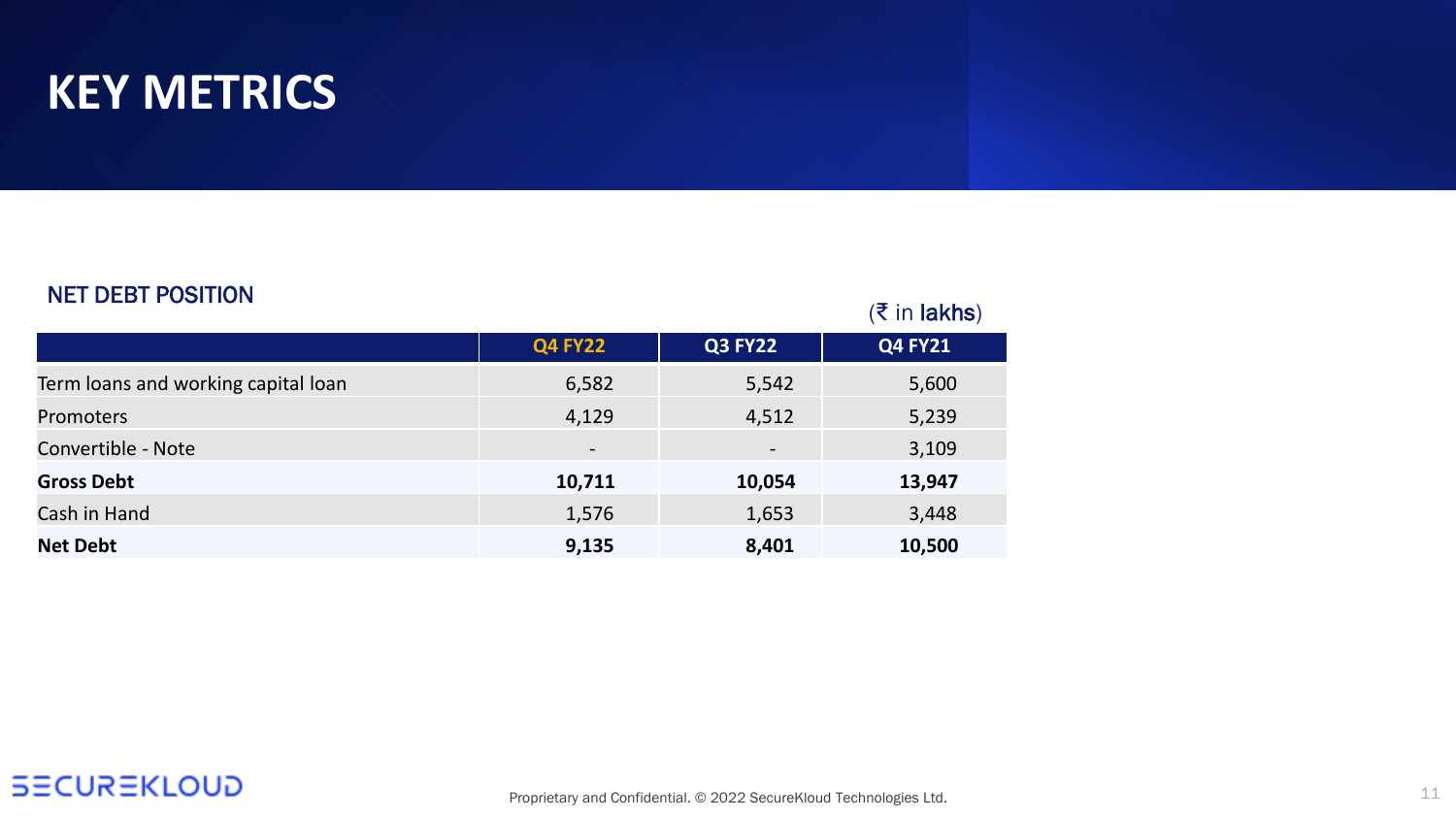## **LOOKING AHEAD IN FY23**

- Revenue growth 17-18%
- Gross margin 30%